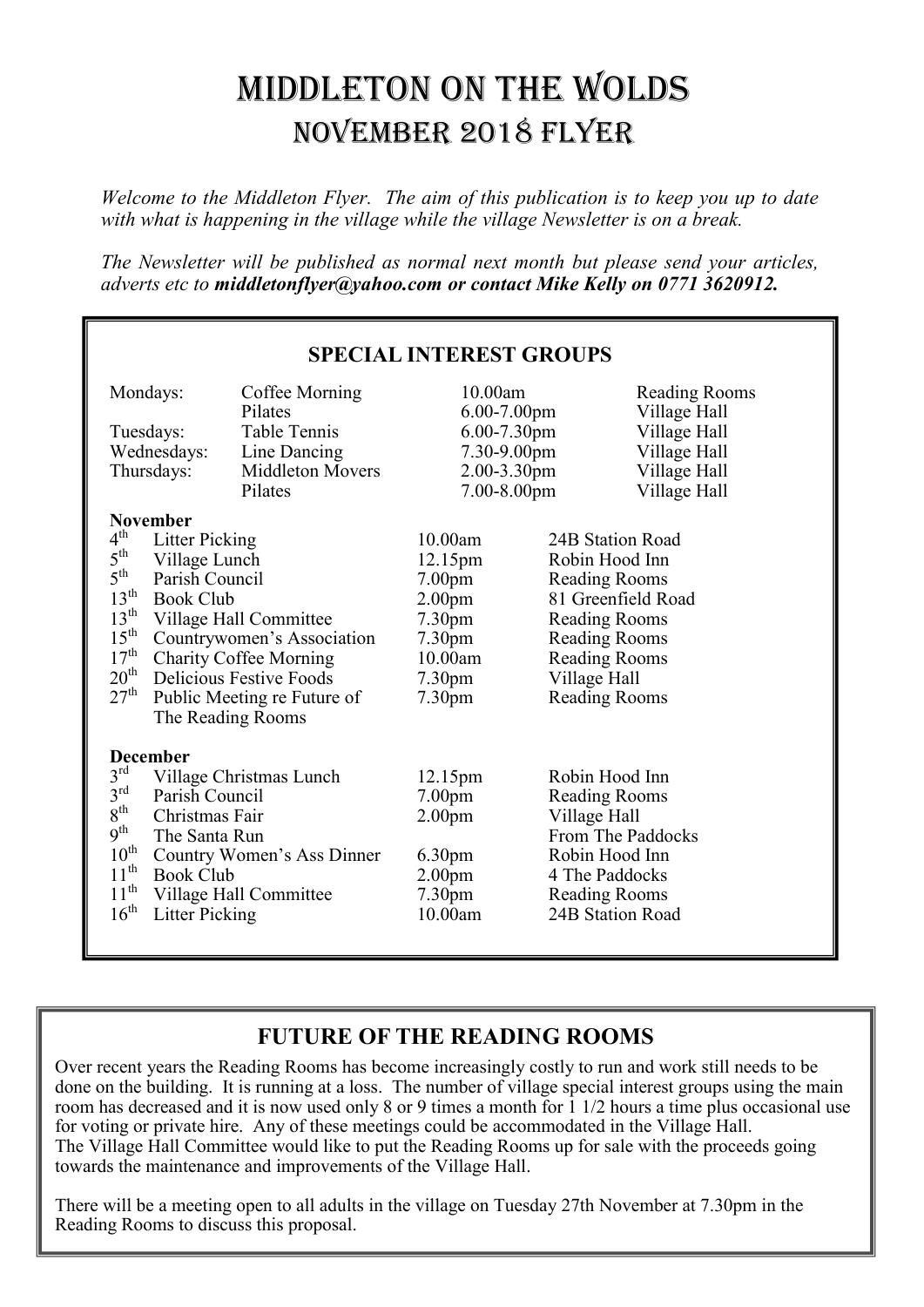### **DELICIOUS FESTIVE FOODS**

**A Cookery Demonstration** 

by **Sheila Meadley** 



**Tuesday 20th November 7.30pm**  in the Village Hall

Tickets £6, to include a welcome drink, available from any of the Village Hall Committee Barbara, Dave, Jennifer, June, Kath or Lyn or Ring Barbara on 217486



#### **CHRISTMAS FAIR in**

**The Village Hall Saturday 8th December 2.00 - 4.30pm**

Contact Lyn to book a table (from £4) lyndennis456@gmail.com or 219500

#### **CHRISTMAS PRIZE DRAW to be drawn at**

**The Christmas Fair Saturday 8th December**



Tickets available from Barbara Lavender 217486, Wolds Waves, The Post Office or any Village Hall Committee Member Please ask to see the long list of prizes



#### **RACE NIGHT St Andrew's Church Friday 9th November 7.30pm**

in the Village Hall £5 per person (inc pie & peas) Bring your own drinks and glasses

Tickets available from: Chris Brent, Betty Lowe, Amanda Fisher, Jennifer Keenan, Lesley Kelly, Andrea Mitchell. Win Soanes, Margaret Woolston, Post Office and Wolds Waves

#### **THE SCOUT POST BOX**

**for your local Christmas post** 

**will be in The Robin Hood Inn from 3rd December**



For any further information please contact Sue Howden on 217279



# **TABLE TENNIS**

**Every Tuesday 6.00pm from 6th November** 

Adults £2 Children £1.50

All ages and abilities are welcome but children under 16 should be accompanied by an adult.

(There is no table tennis on 20th November) For further details contact Louise on 217801.

# **MIDDLETON ON THE WOLDS C OF E SCHOOL**

All are very welcome to attend any of the following events:

At **10.50am** on **Tuesday 11th November** we will be holding our **Remembrance Service** in the school playground. Reverend Canon Kate Goulder will be attending the service. There will be a minute's silence to commemorate Remembrance Day.

On **Wednesday 28th November** at **10:30am** our St Andrew's day service, led by Reverend Canon Kate Goulder, will be held at St. Andrew's Church in Middleton.

#### **Middleton Minis**

Our Parent, Carer, Baby and Toddler Group runs from 1.30 to 3.30pm, every Tuesday afternoon (term time only) at Middleton on the Wolds Primary School. Drop in for 20 minutes or the full 2 hours. Mrs Reynolds looks forward to seeing you.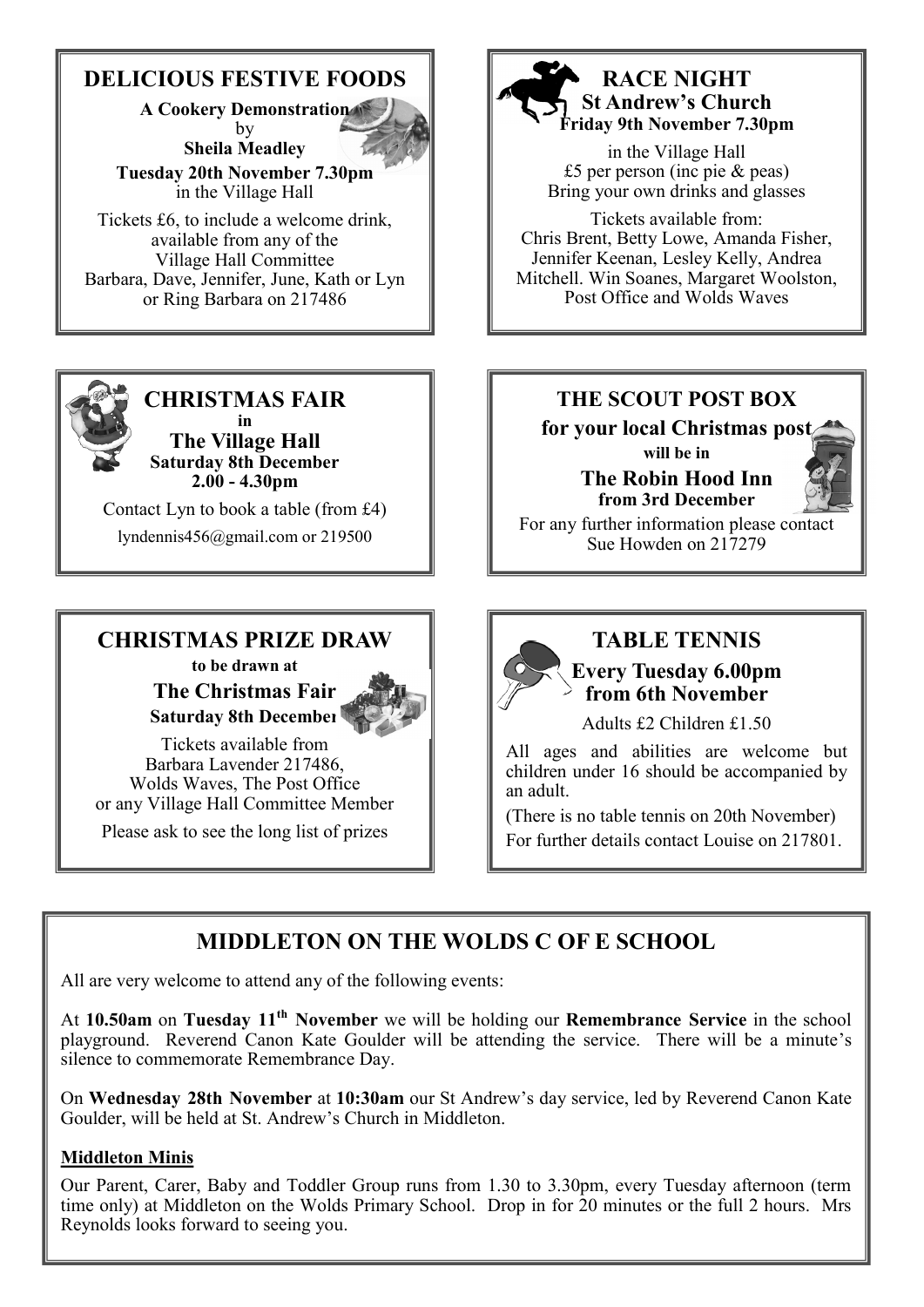### **ST ANDREW'S CHURCH SERVICES**

Sunday  $4^{\text{th}}$  1030am Holy Communion, Rev'd Cathryn Conner<br>Sunday  $11^{\text{th}}$  10.30am Joint Remembrance Service, Church Ward Sunday  $11^{th}$  10.30am Joint Remembrance Service, Church Wardens Friday  $16^{th}$  10.30am Coffee Break Praise, Rev'd Canon Kate Gould Friday 16<sup>th</sup> 10.30am Coffee Break Praise, Rev'd Canon Kate Goulder<br>Sunday 18<sup>th</sup> 10.30am Holy Communion, Rev'd Canon Kate Goulder Sunday  $18^{th}$  10.30am Holy Communion, Rev'd Canon Kate Goulder<br>Sunday  $25^{th}$  10.30am Joint Worship at The Wolds Methodist Church Sunday  $25^{th}$  10.30am Joint Worship at The Wolds Methodist Church<br>Sunday  $25^{th}$  6.00pm Songs of Praise in the Reading Rooms 6.00pm Songs of Praise in the Reading Rooms Holy Communion 10.00am every Thursday at Bainton

#### **THE WOLDS METHODIST CHURCH, BAINTON**

Sunday  $4^{\text{th}}$  10.30am Service at The Wolds Methodist Church, Mrs Irene McGowan Sunday  $11^{\text{th}}$  10.30am Remembrance Service United, St Andrew's Church Middleton Sunday  $11^{th}$  10.30am Remembrance Service United, St Andrew's Church Middleton Sunday  $18^{th}$  10.30am Service at The Wolds Methodist Church, Mr John Stephenson Sunday  $18^{th}$  10.30am Service at The Wolds Methodist Church, Mr John Stephenson Sunday  $25^{th}$  10.30am Service at The Wolds Methodist Church, Mr Stephen Byass Sunday  $25^{th}$  10.30am Service at The Wolds Methodist Church, Mr Stephen Byass Sunday  $25^{th}$  6.00pm Songs of Praise in the Reading Rooms 6.00pm Songs of Praise in the Reading Rooms

#### **CHARITY COFFEE MORNING**

**The Reading Rooms Saturday 17th November 10.00am**



Proceeds are in aid of The Yorkshire Air Ambulance

#### **St. Andrew's Church, Bainton**

will be holding its **Christmas Extravaganza**

 $\alpha$ n **Sunday, 18th November from 10am to 3pm.** 

This will be a great opportunity to buy your Christmas gifts and support local producers.

Free admission

For further information: 01377 217321



Please contact Lynn Wooldridge on 217457 by Friday 2nd if you are a regular but can not make it or if you would like to come for the first time.

#### **MIDDLETON ON THE WOLDS NEWSLETTER**

#### **Has a vacancy for an editor**

The position is on a voluntary basis and will involve working with our team to compile and edit information to form our popular monthly newsletter.

Computer skills are essential

If you are interested in getting involved with what is going on in your local area, and have time to spare, please contact Mike Kelly on 0771 362 0912 by 5th November.

# **ITEMS FOR THE NEXT NEWSLETTER**

Items for the December Newsletter are needed no later than

#### **16th November 2018**

preferably by email to middletonflyer@yahoo.com or contact Mike Kelly 0771 362912